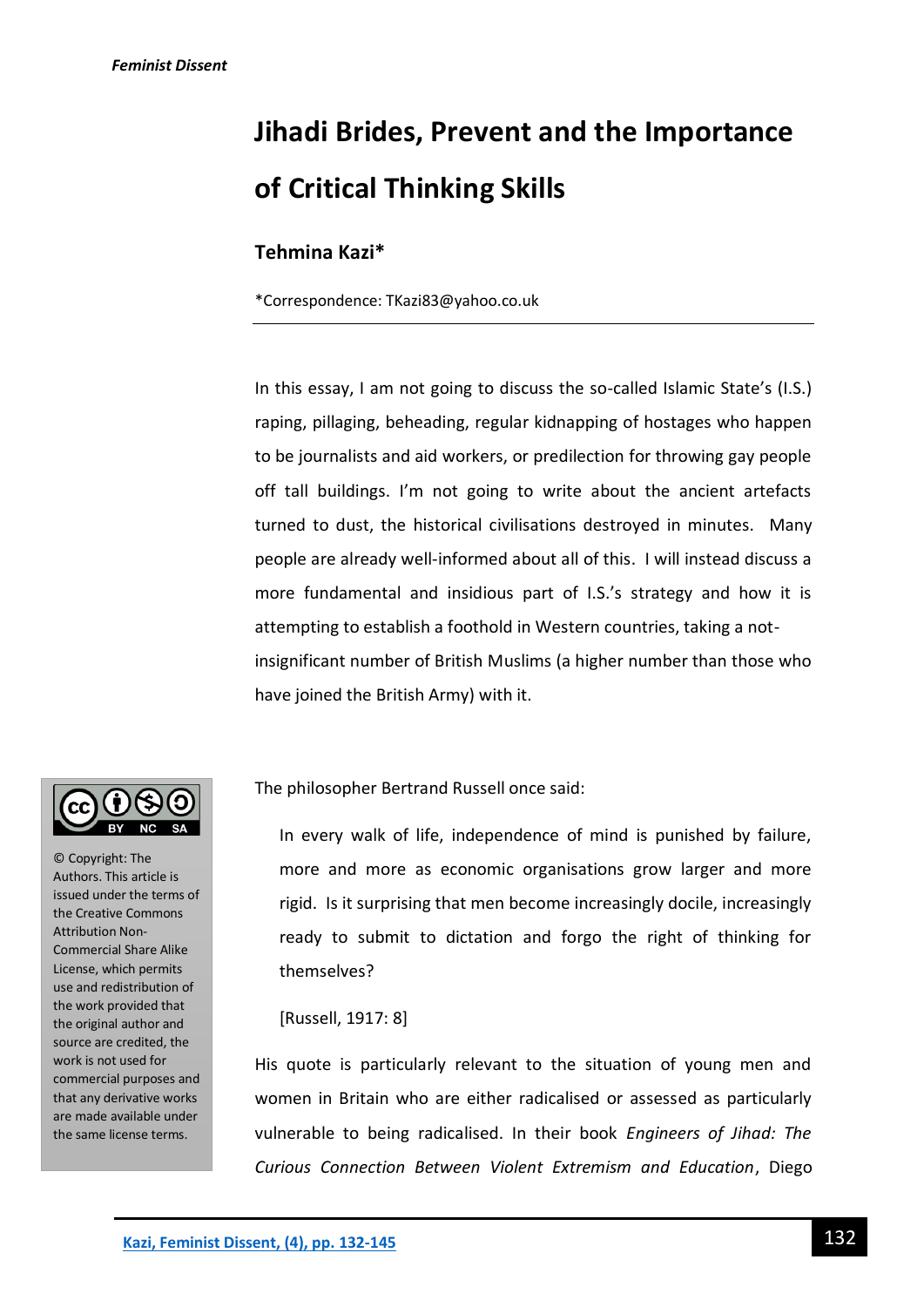Gambetta and Stefan Hertog argue, in the words of Martin Rose, that it is:

the absence of critical intellectual tools, the inability to creatively cope with ambiguity, the predisposition to seek black and white answers, that sculpt the cast of uncritical binary thinking that, at its more extreme, is open to influence by malign binary ideologies.

```
[Rose, 7<sup>th</sup> November 2017]
```
This dilemma – and how it plays out with women, specifically radicalised women in their late teens and early twenties – was given a comprehensive examination in *Jihadi Brides*, the BBC 2 This World documentary, which aired on  $27<sup>th</sup>$  December 2015. It focused on the stories of Glasgow-born Aqsa Mahmood, Mancunian twins Salma and Zahra Halane, and Londoners Khadijah Dare, Amira Abase, Kadiza Sultana and Shamima Begum – just a few of the women who have flown out to join I.S., married I.S fighters, and who are responsible for glorifying some of the most brutal acts of terror we see today. In this documentary, Dr Katherine Brown, Lecturer in Defence Studies at King's College London, talked about her research. She examined the Twitter feeds of these and other young I.S. brides, and found cute kittens juxtaposed with the glorification of 9/11 (usually in a form of text-speak). It was particularly jarring for me to listen to the strong Glaswegian vowels of the actress playing Aqsa Mahmood; I spent part of my childhood in Glasgow and used to speak with a similar accent. Privately-educated Aqsa had every benefit a young British girl could ask for, yet still trod a path of subservience, dehumanisation, and collusion with barbarism. This was partly explained in the BBC 2 documentary through her fixation with a hard-line Internet preacher. Her lawyer, Aamer Anwar, also claimed that she was a victim of grooming (see Whitaker, 2016).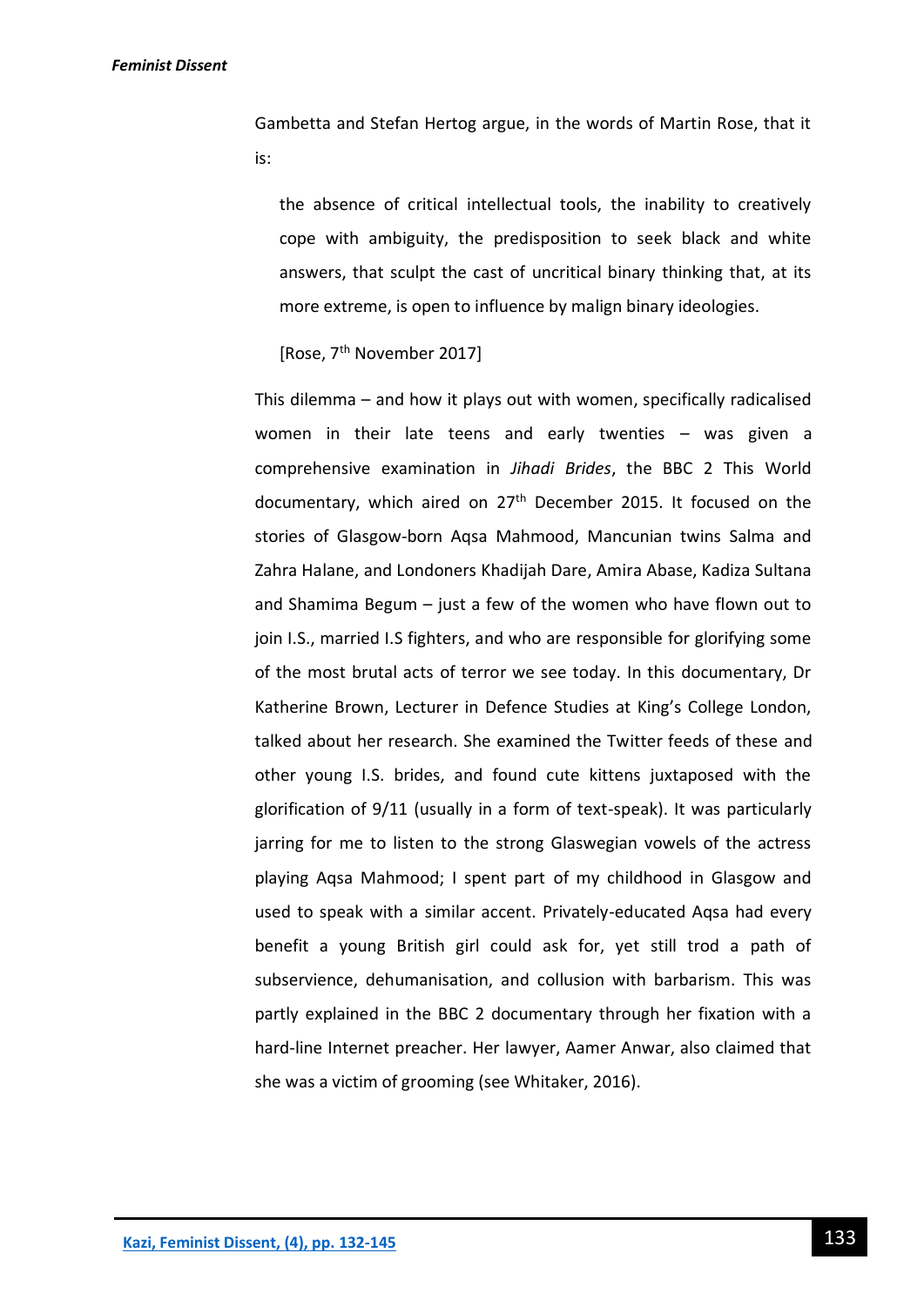## **Deconstructing the 'us vs. them' narrative**

While I absolutely don't doubt that the grooming explanation is true, it ignores the earliest stage of radicalisation: widespread propagation of the 'us vs. them' narrative, by some individuals and organisations who promote a version of Islam they have described as 'normative Islam'. This phenomenon was superbly explained by my associate Manwar Ali: a former radical himself, he now teaches the importance of pluralism and non-partisanship at Ipswich-based charity JIMAS.<sup>i</sup> Not only does the 'us vs. them' mentality emphasise the 'otherness' of non-Muslims, but it also demeans and castigates people from Muslim backgrounds who happen to be different e.g. Shia, Ahmadi, feminist, LGBT, liberal or ex-Muslims. This narrative makes it much easier for young Muslims to be radicalised in the first place. It even dehumanises the individuals who violent extremists claim to be acting on behalf of. As Shiraz Maher, a counterextremism expert at King's College London, wrote in the *New Statesman* in 2014: 'A callousness towards the concerns of ordinary Syrians had also crept into the attitude of these fighters – the constituency in whose defence they once claimed to be acting.' When asked what he thought of those Syrians who opposed I.S., one fighter conceded: 'There are a number of them that dislike us. However, the lands belong to Allah's [sic] not them. Also, I [came] here to please my creator and not them' (as quoted in Maher, 2014). This is a chilling snapshot of how barbarous ideological movements can use the Godhead – and the capricious, megalomaniac, and often cruel motives attributed to it  $-$  to manipulate their followers. It is also, of course, an ugly reflection on the people who can so easily attribute these qualities to their conception of God and actually go on to take up arms in its name. Other British fighters have displayed a similar attitude. One of them tweeted a picture of three captured Syrians with the caption: 'Got these criminals today. *Inshallah* [God willing] will be killed tomorrow. Can't wait for that feeling when u just killed some1 [sic]' (as quoted in Maher, 2014).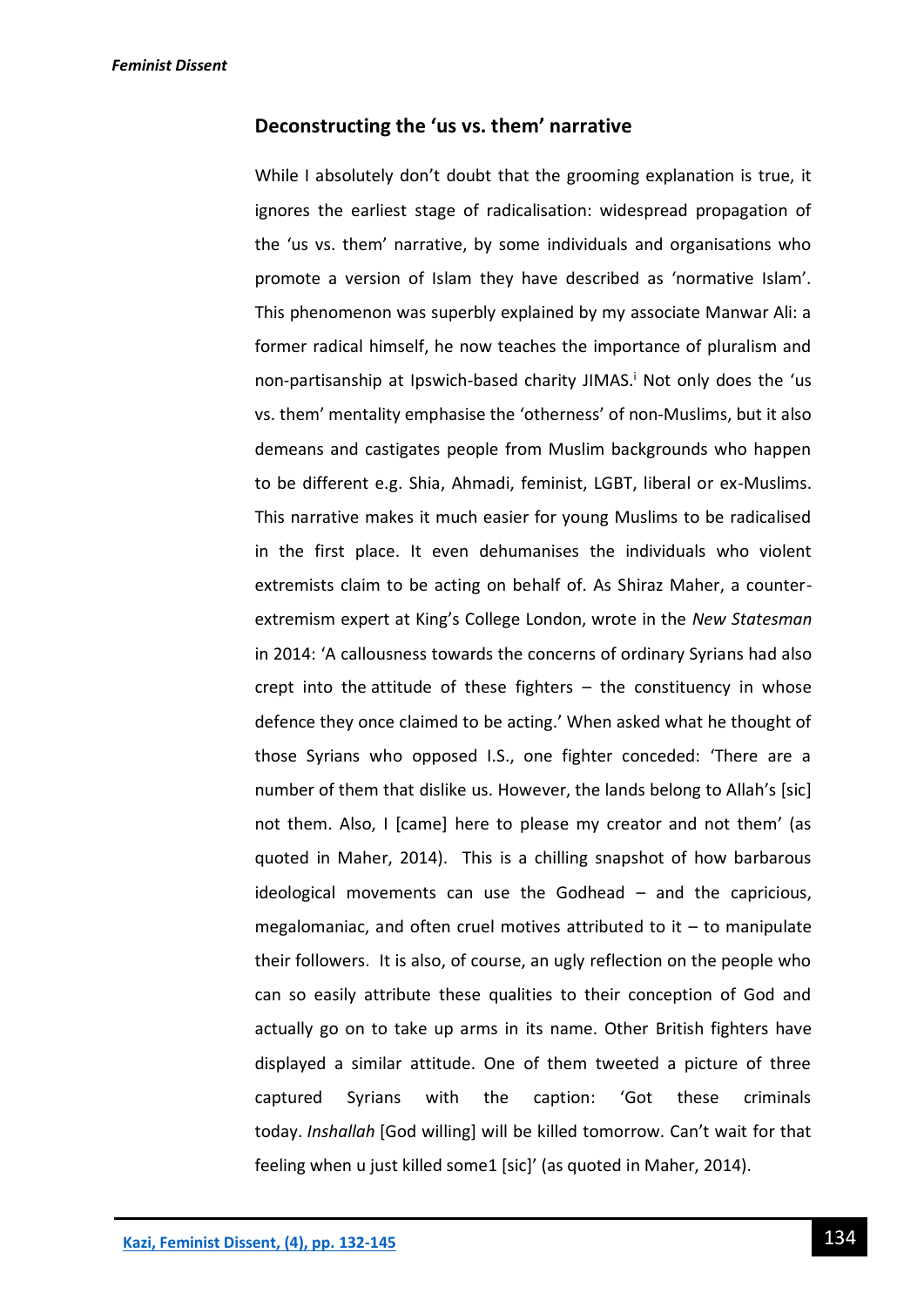As someone with a background in equality and human rights who was a practising Muslim for 12 years, it makes me sick to the pit of my stomach to see members of the new generation signing up to a version of Islam that is so anti-human, un-egalitarian, and brimming with hate – and this is before they even fall into the clutches of I.S. itself.

As Dr Brown confirmed in the *Jihadi Brides* documentary, many of these girls are clearly intelligent: the Halane twins had 28 GCSEs between them and Aqsa Mahmood wanted to become a doctor. However, academic achievement ALONE is no substitute for becoming a well-rounded individual with highly developed critical thinking skills. Too often, especially in minority communities, education is just seen as a means to an end – with the end in question relating to professional milestones rather than personal fulfilment. Young British Muslims are caught at the crossroads between their parents' identity (which they don't fully relate to, as second and third-generation minorities), a wider society whose values are ostensibly different from the ones they grew up with, and a dominant interpretation of Islam (usually transmitted online) that does not conform to modern equality and human rights standards.

In order to make sense of these confusing (and often competing) facets of reality, young people must be trained in logic, argument, reason, and the ability to weigh up different truth claims. They also need to feel empowered by strong female leadership in Muslim communities, both in civic terms and religious terms.

An example of the former is the civil society organisation Inspire, who completed a series of roadshows across the UK in 2015 entitled 'Making a Stand'. They equipped Muslim women with the skills to just say 'No' to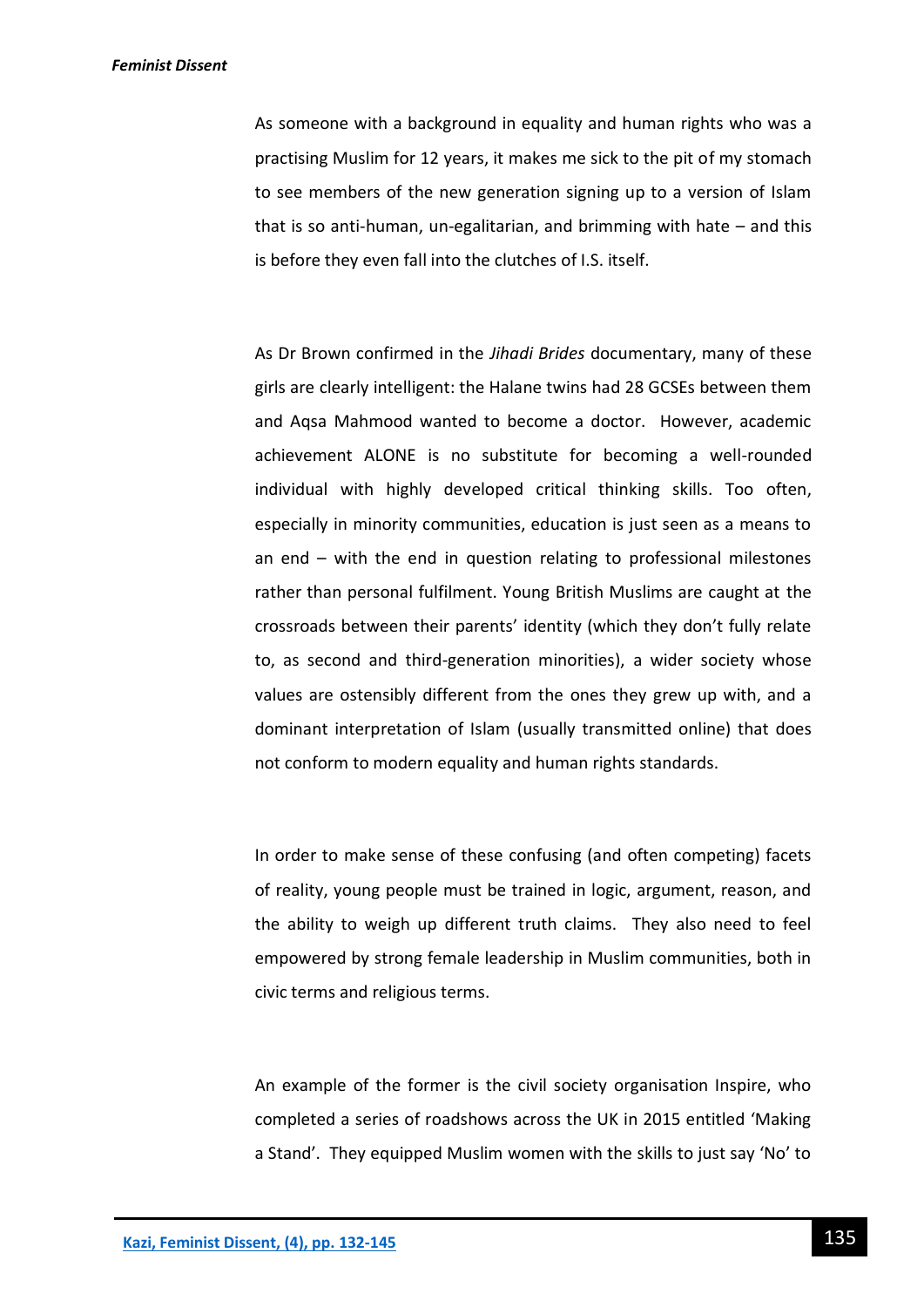extremism, bigotry, and patriarchy in all its forms. An example of the latter is where individuals like Dr Amina Wadud – a Muslim convert and American professor who specialises in Islam and gender – come in. In 2015, Wadud stated:

This is a powerful wake-up call: just because people say they are doing something in the name of Islam does not mean you have to agree with them. And as soon as you have the freedom not to agree with an interpretation of Islam, then the question of interpretation comes up and that's my life right there – talking about how Islam has always been filtered through the interpretation of people who have the power.

[as quoted in Khaleeli, *The Guardian*, 13th April 2015]

### **The role of the Prevent programme**

Back in 2010, I spoke at the *Beyond Prevent: Achieving Security and Challenging Extremism* conference in the House of Commons. I was critical of many of the surveillance aspects of the previous Government's Prevent strategy such as Project Champion, which placed security cameras in majority-Muslim parts of Birmingham (see Lewis, 2010). However, in the last seven years, initiatives like these have been scrapped, as the Government has made strong efforts to listen to practitioner feedback. The entire Prevent strategy has undergone significant reform. As of Summer 2015, it is now a statutory duty for schools, prisons, local authorities, and NHS trusts to 'have due regard to the need to prevent people from being drawn into terrorism'.

The strategy also includes non-violent extremism, which has been defined as 'opposition to fundamental British values', including 'democracy, the rule of law, individual liberty and mutual respect and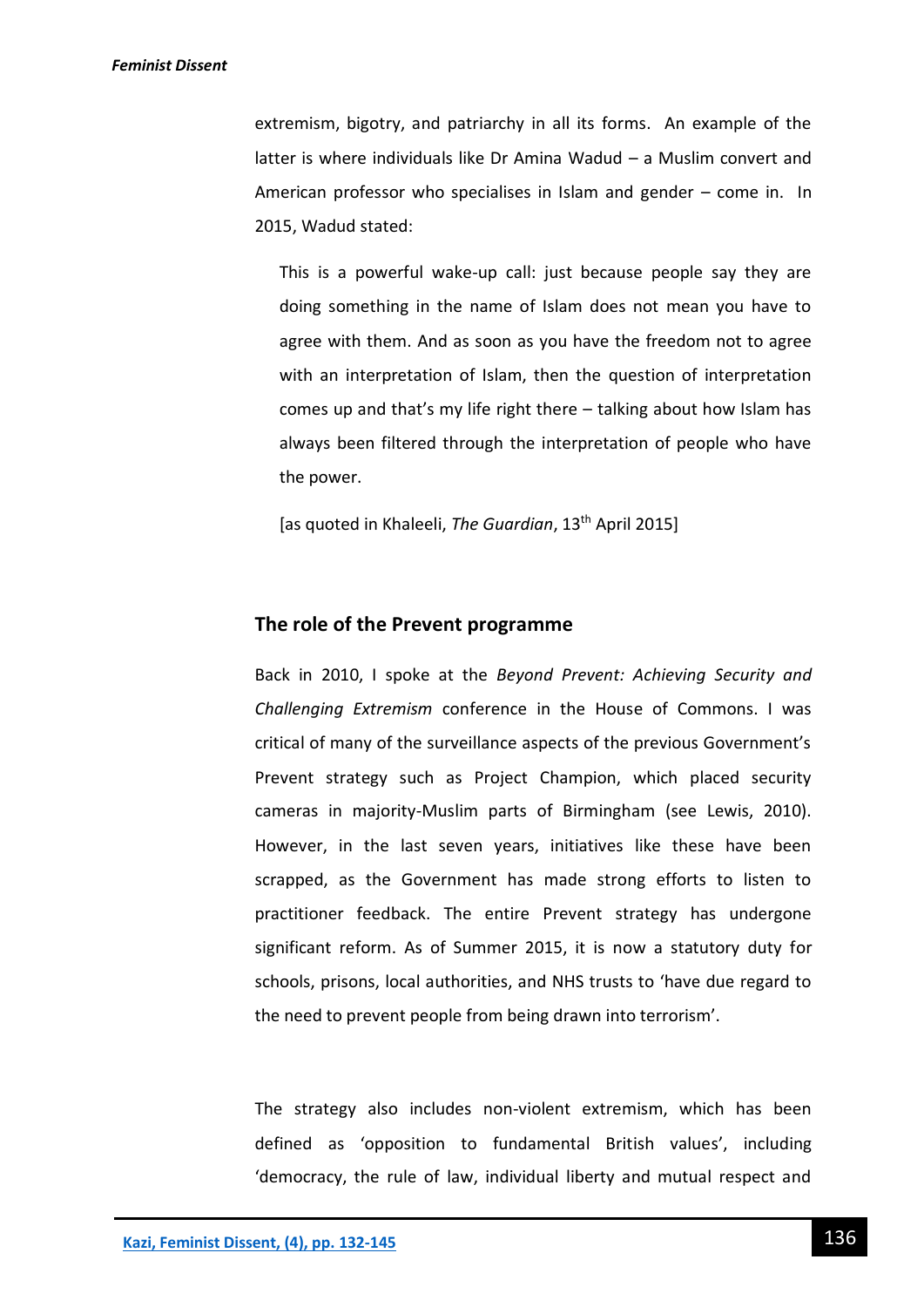tolerance of different faiths and beliefs'. It is critical to actively uphold British values, use them to present a robust counter-narrative to extremist voices, and highlight the commonalities between British values and Islamic ones. A strong example of the latter point was the Islam and Citizenship Education Project, a curriculum for madrassahs and Muslimmajority schools. This project emphasised shared values in areas as diverse as volunteering, women's engagement in society, and the importance of being a good neighbour.<sup>ii</sup>

Behind the spectre of non-violent extremism lurks religious fundamentalism, which has been defined by Women Against Fundamentalism (WAF) as 'modern political movements that use religion to gain or consolidate power, whether working within – or in opposition to – the state'.<sup>iii</sup> In other words, there are movements embedded in the social fabric of Britain that are actively hostile to British values and systemically work to undermine them. This is why OFSTED, the schools' inspectorate, is absolutely correct to prioritise the spread of shared values next year, as well as to seek new powers to close illegal faith schools.

What do we mean by hostility to British values? As my associate Kalsoom Bashir, formerly with Inspire, said in an interview for *The Guardian* in 2015:

When you have ideologies out there – that homosexuals are going to be condemned to hellfire, that you mustn't talk to [gay people], or that if this was a Muslim state they wouldn't be allowed – I do have a problem with that. I'm proud that the interpretation of Islam I adhere to is inclusive; it does not promote hatred or violence, or sow the seeds of division or suspicion. There are other [interpretations] that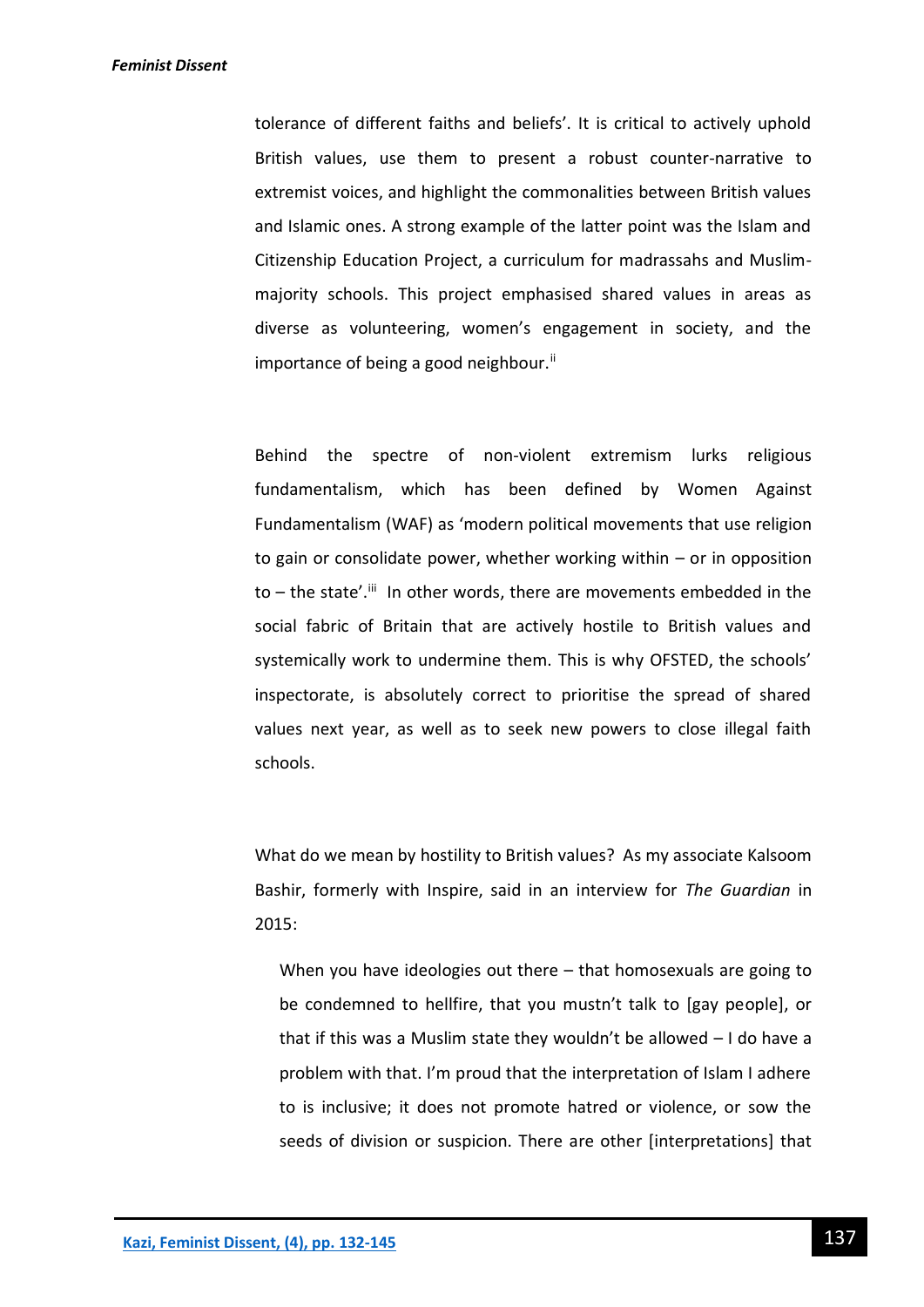sit across the spectrum … and I don't want my children to go down those paths.

[as quoted in Khaleeli, *The Guardian*, 23rd September 2015]

Bashir is responsible for delivering Prevent training to police officers and teachers in Avon and Somerset, with the aim of making sure that children are kept safely in their families and are getting the best out of their educational experiences. Rather than asking professionals to 'spy on' their charges, or single out particular incidents, the aim of the strategy is to get them to look out for a whole range of concerning behaviours. It is part of the pastoral care that all good teachers take seriously, and makes sense because pupils spend more of their waking hours with teachers than with their parents. Children who are deemed to be vulnerable to radicalisation are sometimes referred to the Government's antiradicalisation Channel programme, which has seen more than 4,000 referrals between 2012 and 2016 (see Halliday, 2016).

Furthermore, there are many examples of Prevent successfully turning young women (and men) away from a path of extremism and disillusionment with mainstream education. The article by Khaleeli (23rd September 2015) details the story of a young woman in Bristol, who started wearing a headscarf in sixth-form, then disengaged from lessons and distanced herself from friends. Any one of these changes taken in isolation may not have been a concern, but when seen as part of a whole – along with the underlying reasons for the changes – they presented a worrying picture. Her teachers spoke to her friends, who conveyed that she had described them as 'not good Muslims anymore'. The young woman said she just wanted to 'focus on Islam' and thought that voting made one complicit in a 'kuffar' system. Once she was referred to Channel, a female theologian spoke to her about faith and identity in a nuanced way, which did not treat the young woman's British identity as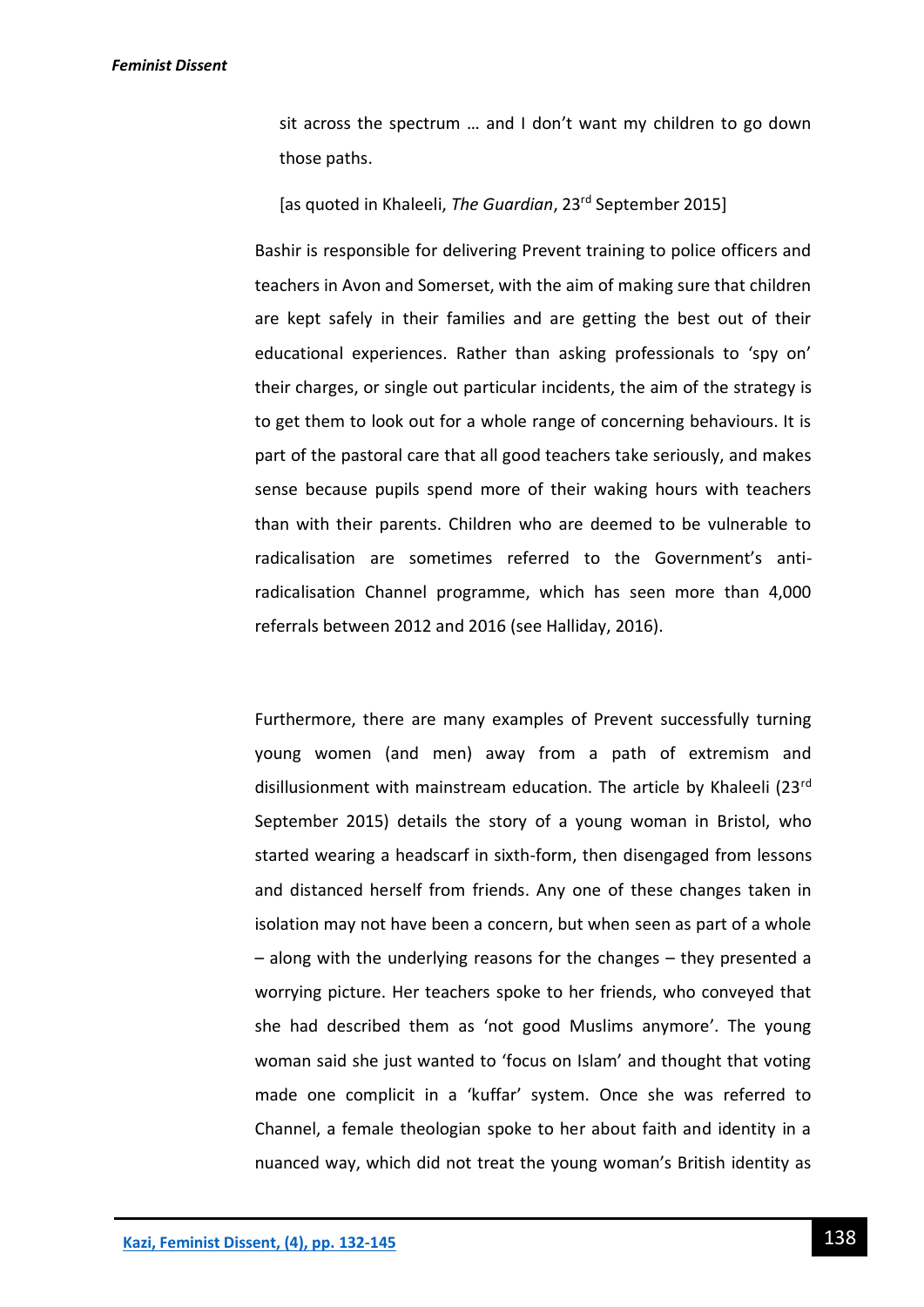being in conflict with her religion. The young woman had never been exposed to this kind of interpretation of Islam, either in her family or elsewhere. Eventually, she returned to the sixth-form and ended up completing her A-Levels.

A second example is of the Muslim boy at Parkfield Community School in Birmingham who not only demanded a prayer room on a field trip, but expressed what teachers euphemistically described as an 'alternative' view on the Charlie Hebdo attack, and insisted that female Muslim pupils needed to cover their faces with a headscarf (see *The Telegraph*, 12th October 2015). One of these incidents on their own might not have been a concern, but when taken as a whole – coupled with the fact that the boy was behaving differently on his field trip than in the classroom – it warranted a referral to the council's Prevent Support Team. According to the news report, a roundtable discussion took place with the pupil's parents, who were very supportive and understood the teachers' concerns. The school was then able to move forward with the parents and the pupil, in terms of encouraging critical and caring thinking on these hot-button issues.

A third story related to the 15-year-old, Yusra Hussein, who went missing from Bristol and ended up in Syria (see Sanghani, 2014). Other girls in the vicinity ended up sympathising with her, after being dumped by Muslim men who they'd had unmarried sexual relations with (*ibid*). This ties in nicely with the academic Mia Bloom's research on redemption, and the fact that some people view membership of an extremist group as providing a means of redemption for committing so-called 'sins'. Bloom's research on the motivations of female terrorists focuses on the four 'R's: revenge, redemption, respect, and relationship. On the redemption point, Bloom notes that whatever a woman has done in her life, the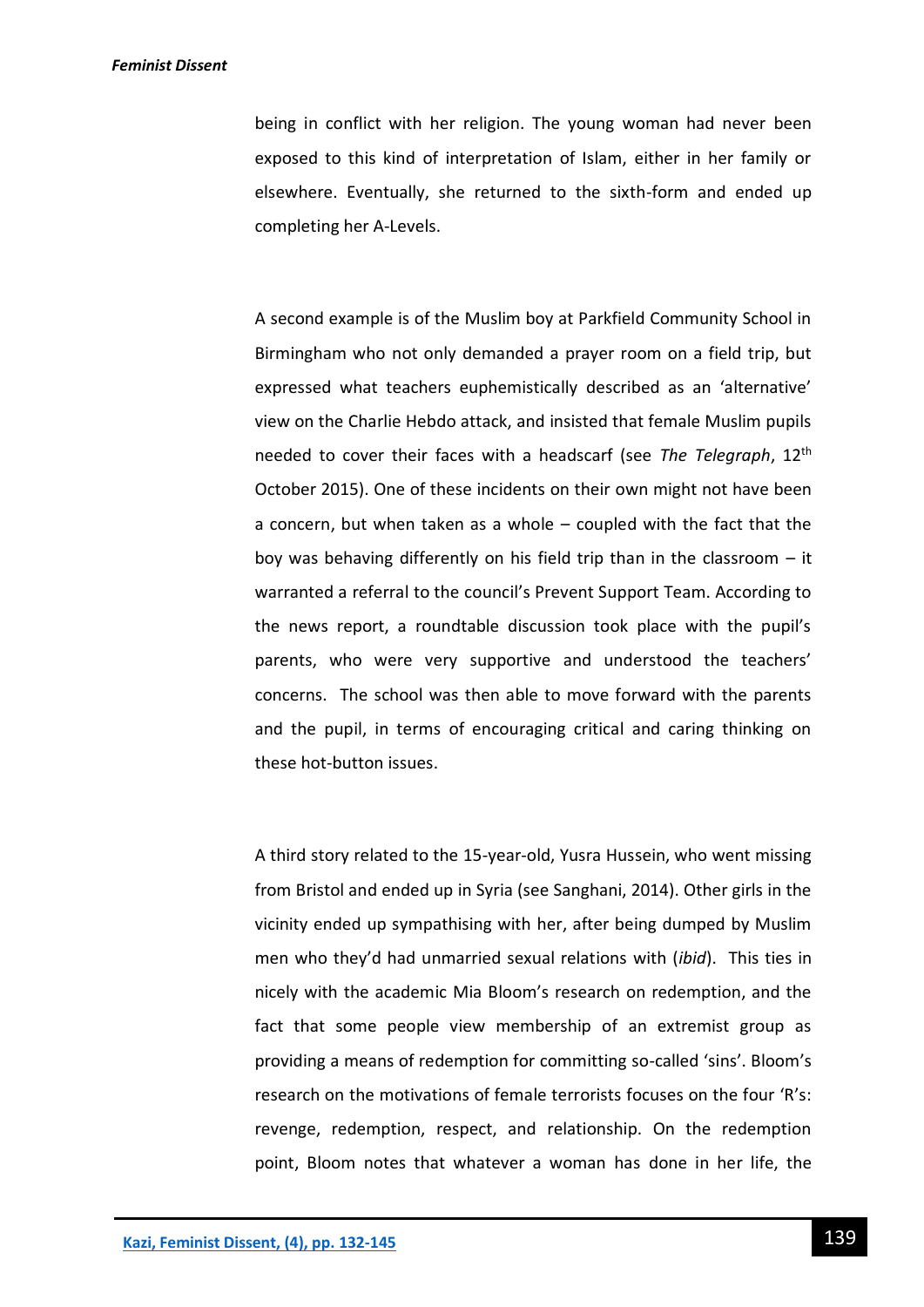'slate can be wiped clean' in some communities through the commission of terrorist acts, particularly suicide bombing. This is because she can reinvent herself as a martyr and gain the third 'R': respect from her community (see Fillion, 2011).

On the sex and relationships point, Kalsoom Bashir led a workshop with Year 10 and Year 12 students on relationships between men and women in a faith context. This took place in April 2016 at the North Bristol Post-16 Centre, with the poet and activist Shagufta Iqbal. In the workshop, Bashir said it was natural to be physically attracted to people, but that the young women shouldn't feel pressured into doing anything they don't want to do. The Year 12 students acted as mentors to the younger ones, who worked through misconceptions about their expected roles as Muslim women in British society.<sup>iv</sup>

## **Critical thinking skills in the classroom**

Far from shutting down debates on controversial issues, this is an example where Prevent created a space for hot-button issues to be discussed in a safe and secure environment. The facilitator was careful to foster both critical and caring thinking, as in how we relate to others around us, which fits in with OFSTED good practice guidelines as well. This approach has benefits that extend beyond the classroom: students gain confidence and tolerance when they are able to ask their own questions and listen to perspectives that differ from their own. They are also better able to deal with disagreements and conflict, which in turn leads to a reduction in bullying.

The need to tackle the rhetoric of Islamist groups (including their interpretations of Islam, and how these manifest) is more pressing than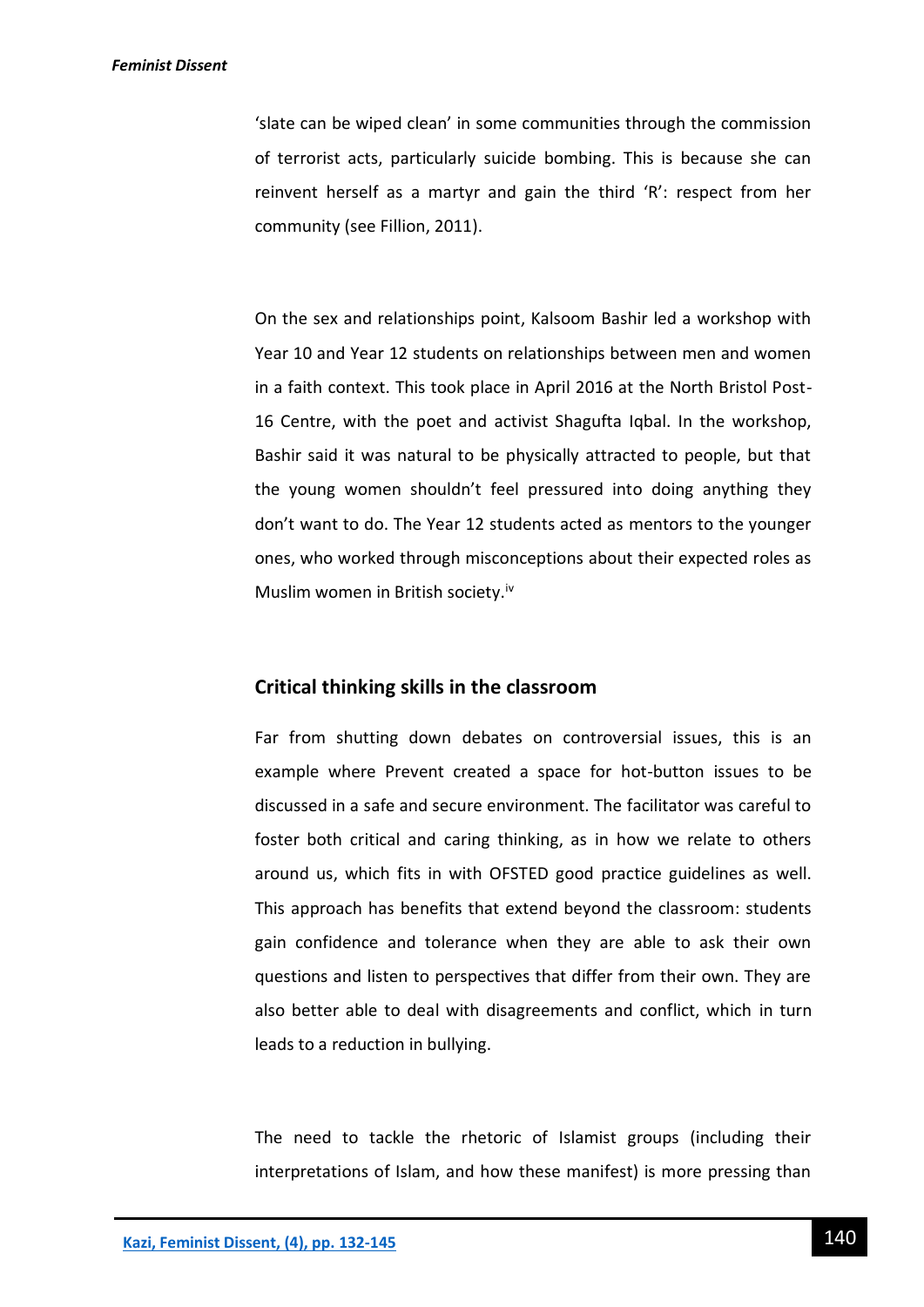ever. This must happen in a variety of fora, from university Islamic societies to some madrassahs and Muslim-majority schools, as well as in traditional media outlets and social media. Legal challenges are also hugely important. In a case brought by OFSTED in October 2017, a significant Court of Appeal judgement ruled that the Al-Hijrah School in Birmingham had caused unlawful discrimination by separating girls and boys in a co-educational school. Lady Justice Gloster's dissenting judgement went a step further: she argued that the school's segregation posed a greater practical impediment for girls than for boys: 'What possible justification could there be for always requiring girls to wait for their mid-morning snack until such time as the boys had finished theirs?' she opined (see Adams, 2017). Any school which expresses such viewpoints on the differing status of girls and boys, and goes on to treat girls – and it is usually girls – less favourably as a result, must be reprimanded with the full force of equality law.

The most important thing is to enable young Muslim women to reconcile their identities as female, British, and Muslim. I am confident that the Prevent programme has advanced enough to make way for these exchanges. Unfortunately, both state institutions that deliver and work on Prevent, as well as Muslim civil society practitioners who do Prevent work, receive opprobrium for this in Muslim communities. Examples include OFSTED winning the Islamic Human Rights Commission's 'Islamophobe of the Year' award in 2017, and Naz Shah MP describing Inspire as 'one of the most loathed organisations in Muslim communities' and implying, during a Home Affairs Select Committee session in November 2015, that their work had Prevent-preferred status from the Government (Shah, 2015).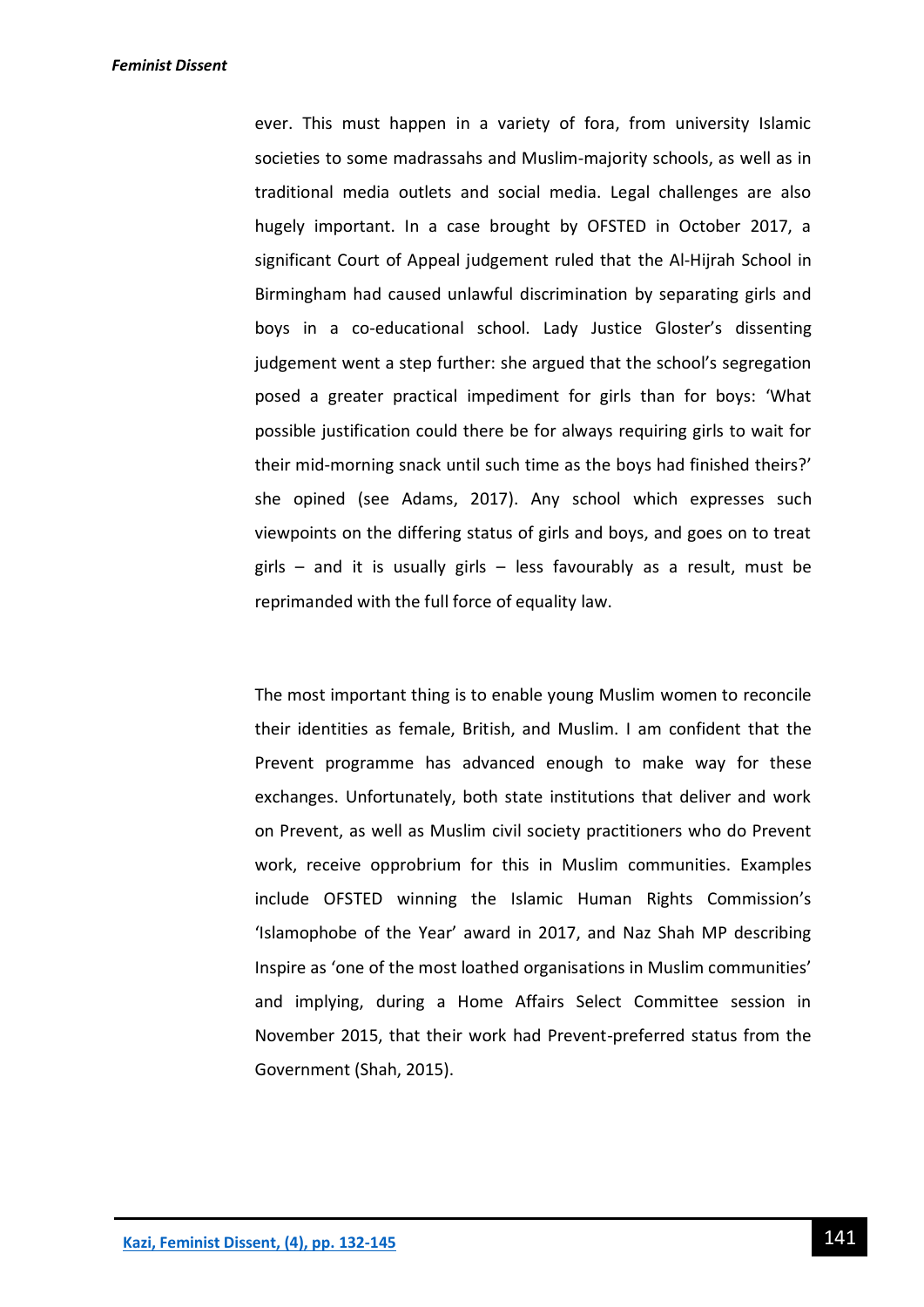Contrary to what these groups and individuals claim, major conflict between civil society groups and the Government is not inevitable in counter-extremism work. While we should not hesitate to correct state institutions when they make mistakes, we should not automatically see them as the enemy, when they are our partners in safeguarding.

**Tehmina Kazi** is currently the Restorative Justice Development Officer at Why me? She has over 12 years' experience of working in human rights and counter-extremism, in the UK and Ireland. She was the Director of British Muslims for Secular Democracy from 2009 to 2016.

## **References**

Adams, R. (2017) 'Islamic school's gender segregation is unlawful, court of appeal rules', *The Guardian*, 13th October. Available at: [https://www.theguardian.com/education/2017/oct/13/islamic-school](https://www.theguardian.com/education/2017/oct/13/islamic-school-gender-segregation-unlawful-court-of-appeal)[gender-segregation-unlawful-court-of-appeal](https://www.theguardian.com/education/2017/oct/13/islamic-school-gender-segregation-unlawful-court-of-appeal) [Last accessed 22/06/2018].

Fillion, K (2011) 'In conversation with Mia Bloom', *Maclean's*, 24th January. Available at: [https://www.macleans.ca/general/macleans](https://www.macleans.ca/general/macleans-interview-mia-bloom/)[interview-mia-bloom/](https://www.macleans.ca/general/macleans-interview-mia-bloom/) [Last accessed 23<sup>rd</sup> June 2018].

Gambetta, D. and Hertog, S. (2017) *Engineers of Jihad: The Curious Connection Between Violent Extremism and Education*. Princeton University Press: New Jersey.

BBC 2 This World: Jihadi Brides (2015), 27<sup>th</sup> December. Available at: <https://www.bbc.co.uk/programmes/n3csk769> [Last accessed 08/07/2018].

Kazi, T. (2015) 'Book Review: Women Against Fundamentalism: Stories of Dissent and Solidarity', *Public Spirit*, posted 9th January 2015. Available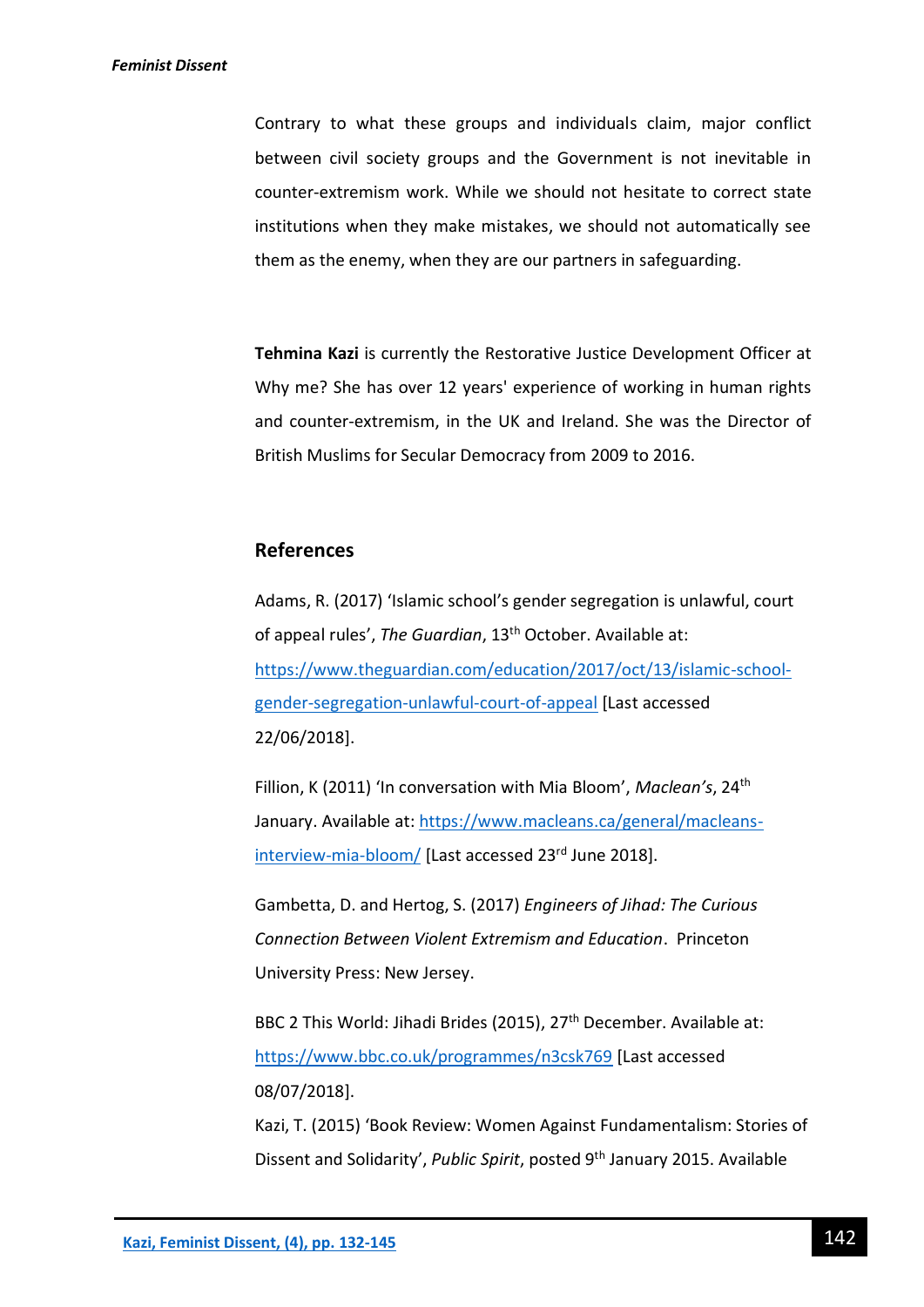at: [http://www.publicspirit.org.uk/book-review-women-against](http://www.publicspirit.org.uk/book-review-women-against-fundamentalism-stories-of-dissent-and-solidarity/)[fundamentalism-stories-of-dissent-and-solidarity/](http://www.publicspirit.org.uk/book-review-women-against-fundamentalism-stories-of-dissent-and-solidarity/) [Last accessed 22/06/2018].

Khaleeli, H. (2015) 'Why is ISIS still a wake-up call to Muslim women?', *The Guardian,* 13th April. Available at:

[https://www.theguardian.com/lifeandstyle/2015/apr/13/why-is-isis-a](https://www.theguardian.com/lifeandstyle/2015/apr/13/why-is-isis-a-wake-up-call-to-muslim-women?CMP=share_btn_fb)[wake-up-call-to-muslim-women?CMP=share\\_btn\\_fb](https://www.theguardian.com/lifeandstyle/2015/apr/13/why-is-isis-a-wake-up-call-to-muslim-women?CMP=share_btn_fb) [Last accessed 23/06/2018].

Khaleeli, H. (2015) 'You worry they could take your kids: is the Prevent strategy demonising Muslim schoolchildren?', *The Guardian,* 23rd September. Available at: [https://www.theguardian.com/uk](https://www.theguardian.com/uk-news/2015/sep/23/prevent-counter-terrorism-strategy-schools-demonising-muslim-children)[news/2015/sep/23/prevent-counter-terrorism-strategy-schools](https://www.theguardian.com/uk-news/2015/sep/23/prevent-counter-terrorism-strategy-schools-demonising-muslim-children)[demonising-muslim-children](https://www.theguardian.com/uk-news/2015/sep/23/prevent-counter-terrorism-strategy-schools-demonising-muslim-children) [Last accessed 23/06/2018].

Lewis, P. (2010) 'Birmingham Stops Camera Surveillance in Muslim Areas', The Guardian, 17<sup>th</sup> June. Available at: [https://www.theguardian.com/uk/2010/jun/17/birmingham-stops-spy](https://www.theguardian.com/uk/2010/jun/17/birmingham-stops-spy-cameras-project)[cameras-project](https://www.theguardian.com/uk/2010/jun/17/birmingham-stops-spy-cameras-project) [Last accessed 6/07/2018].

Maher, S. (2014) 'From Portsmouth to Kobane: the British jihadis fighting for ISIS', *New Statesman,* 6 th November. Available at: <https://www.newstatesman.com/2014/10/portsmouth-kobane> [Last

accessed 23/06/2018].

Rose, M. (2017) 'Education, Islam and Criticality', *British Council*, 7th November. Available at:

[https://www.britishcouncil.org/organisation/policy-insight](https://www.britishcouncil.org/organisation/policy-insight-research/education-islam-crticality)[research/education-islam-crticality](https://www.britishcouncil.org/organisation/policy-insight-research/education-islam-crticality) [Accessed 8/07/2018].

Russell, B. (1917) *Political Ideals.* The Century Company: New York.

Sanghani, R. (2014) 'British Muslim Girls: "we're sick of death of these 'jihadi brides' going to Syria - it's disgusting"', The Telegraph, 1<sup>st</sup> October. Available at: [https://www.telegraph.co.uk/women/womens-](https://www.telegraph.co.uk/women/womens-life/11133324/British-Muslim-girls-Were-sick-to-death-of-these-jihadi-brides-going-to-Syria-its-disgusting.html)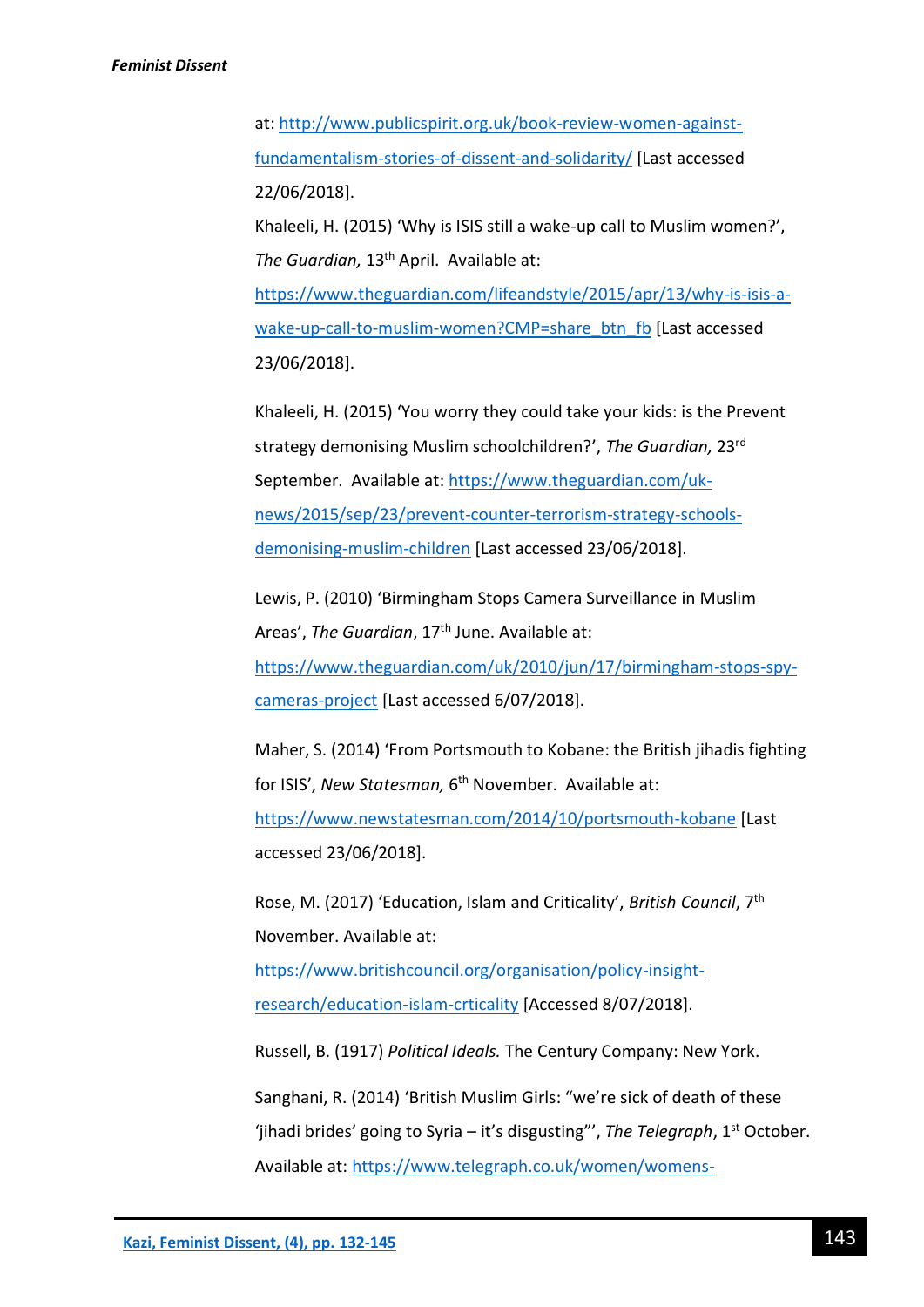[life/11133324/British-Muslim-girls-Were-sick-to-death-of-these-jihadi](https://www.telegraph.co.uk/women/womens-life/11133324/British-Muslim-girls-Were-sick-to-death-of-these-jihadi-brides-going-to-Syria-its-disgusting.html)[brides-going-to-Syria-its-disgusting.html](https://www.telegraph.co.uk/women/womens-life/11133324/British-Muslim-girls-Were-sick-to-death-of-these-jihadi-brides-going-to-Syria-its-disgusting.html) [Last accessed 08/07/2018].

Shah, N. (2015) 'Written evidence submitted by Naz Shah MP to the Home Affairs Committee,' *Parliament.uk*, posted 17<sup>th</sup> November 2015. Available at:

[http://data.parliament.uk/writtenevidence/committeeevidence.svc/evid](http://data.parliament.uk/writtenevidence/committeeevidence.svc/evidencedocument/home-affairs-committee/countering-extremism/written/27148.html) [encedocument/home-affairs-committee/countering](http://data.parliament.uk/writtenevidence/committeeevidence.svc/evidencedocument/home-affairs-committee/countering-extremism/written/27148.html)[extremism/written/27148.html](http://data.parliament.uk/writtenevidence/committeeevidence.svc/evidencedocument/home-affairs-committee/countering-extremism/written/27148.html) [Last accessed 23/06/2018].

The Telegraph news (2015) 'Teachers' extremist fears over boy, 10, after he complains about lack of prayer room', *The Telegraph*, 12th October. Available at: [https://www.telegraph.co.uk/news/uknews/terrorism-in](https://www.telegraph.co.uk/news/uknews/terrorism-in-the-uk/11927303/Teachers-extremist-fears-over-boy-10-after-he-complains-about-lack-of-prayer-room.html)[the-uk/11927303/Teachers-extremist-fears-over-boy-10-after-he](https://www.telegraph.co.uk/news/uknews/terrorism-in-the-uk/11927303/Teachers-extremist-fears-over-boy-10-after-he-complains-about-lack-of-prayer-room.html)[complains-about-lack-of-prayer-room.html](https://www.telegraph.co.uk/news/uknews/terrorism-in-the-uk/11927303/Teachers-extremist-fears-over-boy-10-after-he-complains-about-lack-of-prayer-room.html) [Last accessed 8/07/2018].

Whitaker, A. (2016) 'Islamic State should be treated in the same way as paedophiles, says lawyer for family of Scottish jihadi,' *The Herald,* 14th August. Available at:

[http://www.heraldscotland.com/news/14681395.Islamic\\_State\\_should\\_](http://www.heraldscotland.com/news/14681395.Islamic_State_should_be_treated_in_same_way_as_paedophiles__says_lawyer_for_family_of_Scottish_jihadi/) be treated in same way as paedophiles says lawyer for family of Scottish jihadi/ [Last accessed 23/06/2018].

## **To cite this article:**

Kazi, T. (2019) Jihadi Brides, Prevent and the Importance of Critical Thinking Skills, *Feminist Dissent*, 4, pp. 132-145. Retrieved from: <https://doi.org/10.31273/fd.n4.2019.218>

**.** 

i JIMAS is the full name of an Ipswich-based educational charity which aims to teach Muslims and non-Muslims about Islam, and does bridge-building work with both Muslim and non-Muslim communities in Suffolk. Manwar Ali is the Director of JIMAS.

ii For further information see the Islam and Citizenship Education website:

<http://www.theiceproject.com/index.php> [Last accessed 22/06/2018].

iii To read more about Women Against Fundamentalism see

[http://womenagainstfundamentalism.org/?page\\_id=4](http://womenagainstfundamentalism.org/?page_id=4) [Last accessed 22/06/2018].